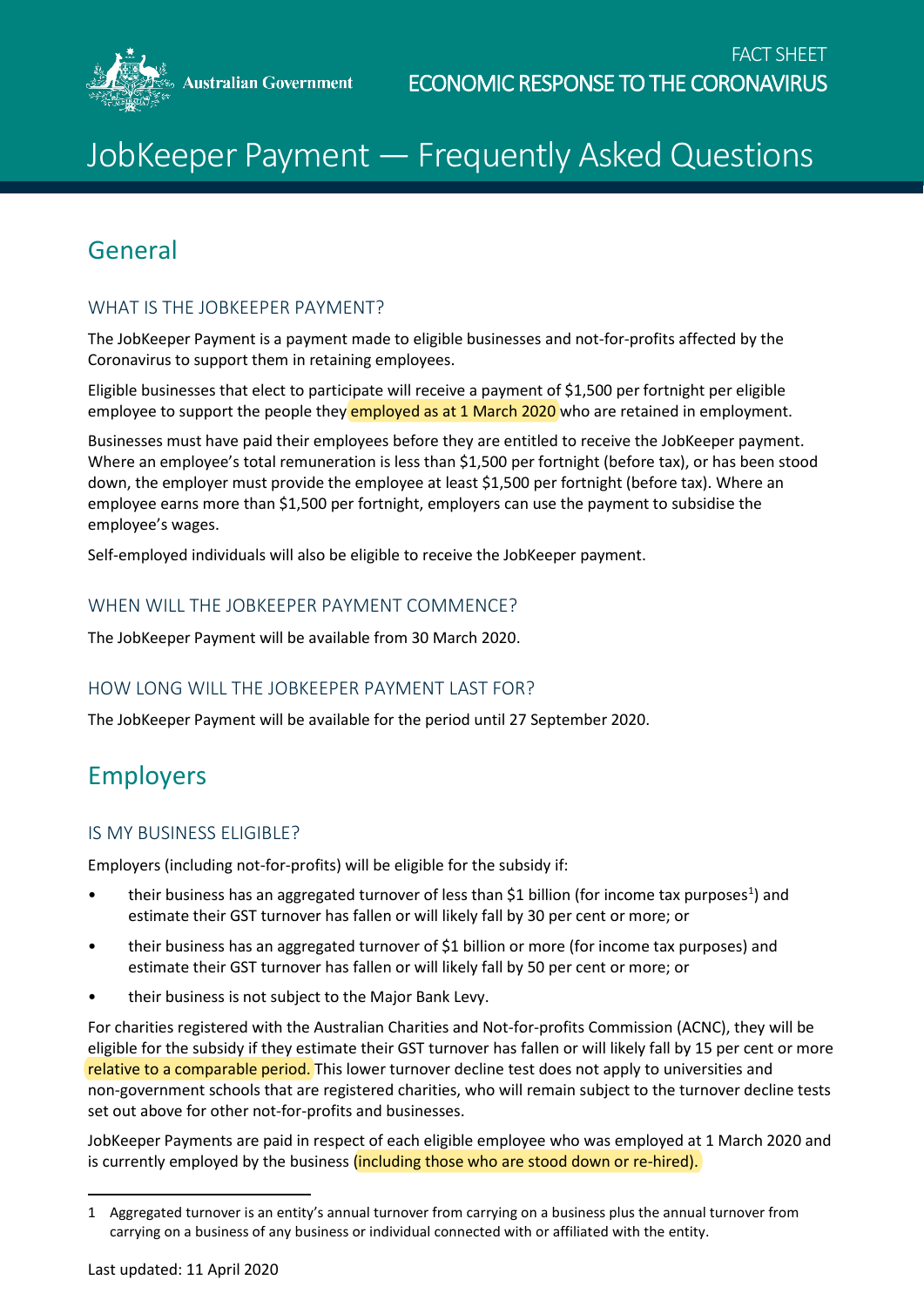## WHAT TYPE OF ENTITIES ARE FLIGIBLE?

All business types, including not-for-profits, will be eligible with the exception of those listed below.

The following entities will not be eligible:

- Australian Government and its agencies,
- State and Territory governments and their agencies,
- Foreign governments and their agencies;
- Local council governments;
- Wholly-owned corporations of any of the above; and
- A business subject to the Major Bank Levy.

Additionally, a company that is in liquidation, or a partnership, trust or sole trader in bankruptcy, will not be eligible.

Some businesses may not be eligible if they are separately provided with support from the Government that explicitly requires them to forgo access to the JobKeeper Payment.

## WHAT DO I NFFD TO DO IF I WANT TO PARTICIPATE?

The JobKeeper Payment will be administered by the ATO.

Eligible employers need to elect into the scheme. If you want to participate, you can register your interest on the ATO website to keep updated on information about the JobKeeper Payment.

If you register you will receive updates and information from the ATO about how and when to claim the JobKeeper Payment.

If you are a BAS or Tax agent you do not need to register each client separately, unless you are registering each client to receive the information directly.

## HOW DO I WORK OUT WHICH OF MY EMPLOYEES ARE ELIGIBLE EMPLOYEES?

You will only be able to claim the JobKeeper payment for eligible employees that were in your employment on 1 March 2020, and continue to be employed while you are claiming the JobKeeper payment.

An eligible employee is an employee who:

- is currently employed by the eligible employer (including those stood down or re-hired);
- is a full-time or part-time employee, or a casual employed on a regular and systematic basis for longer than 12 months as at 1 March 2020;
- is a permanent employee of the employer, or if a casual employee, not a permanent employee of any other employer;
- was aged 16 years or older at 1 March 2020;
- was an Australian citizen, the holder of a permanent visa, or a Special Category (Subclass 444) Visa Holder at 1 March 2020;
- was a resident for Australian tax purposes on 1 March 2020; and
- is not in receipt of a JobKeeper Payment from another employer.

You can only claim JobKeeper payment for eligible employees if you pay the \$1,500 per fortnight (before tax) to each eligible employee.

These payments should be made using your payroll system and reported to the ATO via Single Touch Payroll. This will support the online claim process when it is available.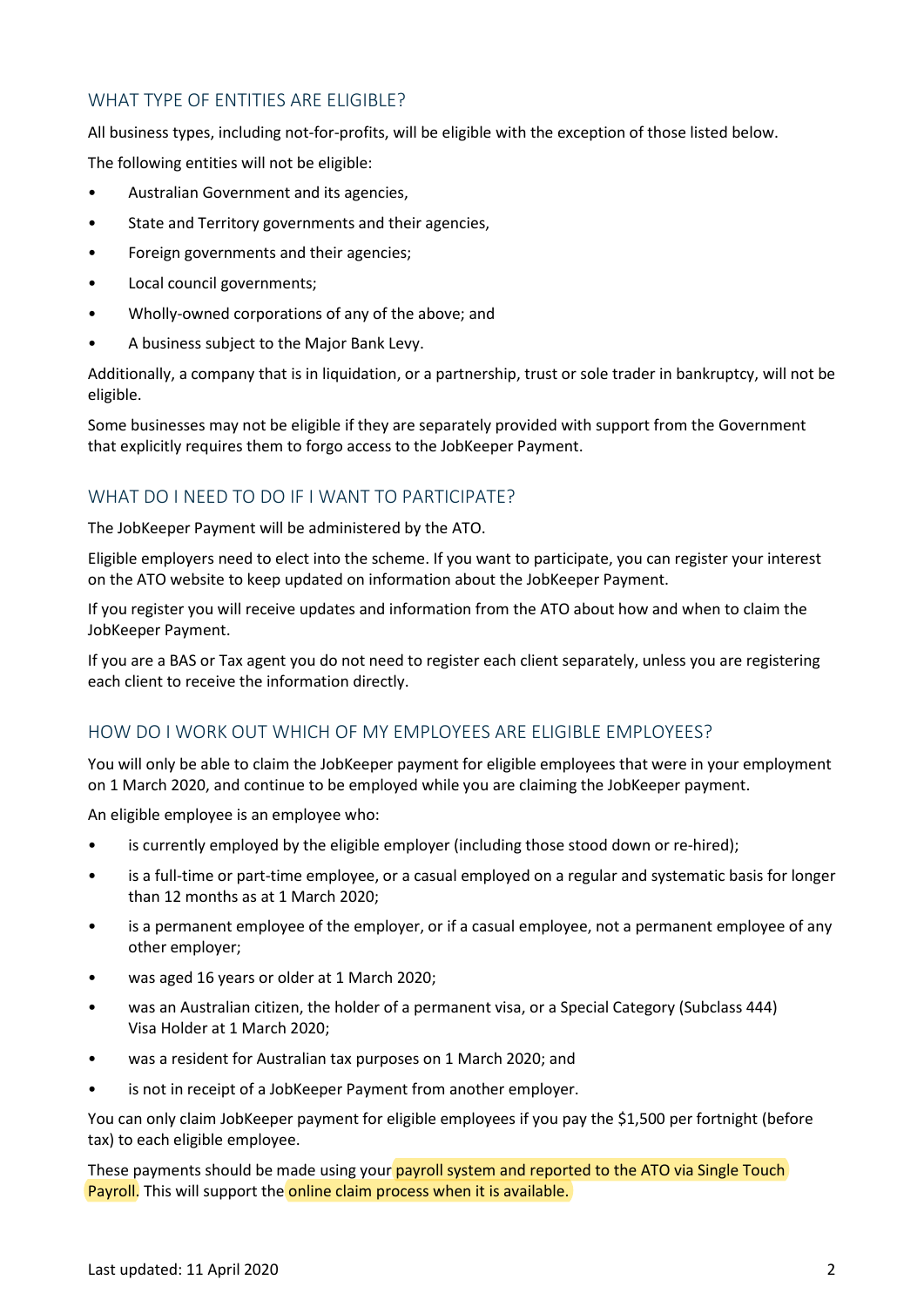If you do not report through Single Touch Payroll, you can still claim the JobKeeper payment; however there will be a manual claim process.

You will be required to advise your employees whether you have nominated them as an eligible employee for the purposes of the payment.

#### WHEN WILL I RECEIVE THE FIRST PAYMENT?

The first payments by the ATO will be received by employers from the first week of May.

#### HOW OFTEN WILL THESE PAYMENTS BE MADE?

The payments will be made by the ATO monthly in arrears.

## WHAT ARE THE ELIGIBLE PAYMENT PERIODS FOR REIMBURSEMENT?

Employers will need to satisfy payment requirements for their eligible employees in respect of each 14 day period covered by the scheme. The first period starts on Monday 30 March 2020 and ends on Sunday 12 April 2020.

The payment requirement is that employers pay their eligible employees a minimum of \$1,500 per fortnight in the scheme payment periods. Where an employer pays their staff monthly, the ATO will be able to reallocate payments between periods. However, overall an employee must have received the equivalent of \$1,500 per fortnight.

The final period will start on Monday 14 September 2020 and end on Sunday 27 September 2020.

## IF I HAVE STOOD DOWN MY EMPLOYEES AFTER 1 MARCH 2020, AND ARE NO LONGER PAYING THEM, DO I NEED TO PAY THEM, FOR WHAT PERIOD AND BY WHEN?

Yes. You can claim the JobKeeper Payment for employees that were stood down after 1 March 2020. To be eligible in relation to these employees, you will need to pay them a minimum of \$1,500 per fortnight (before tax) for the payment periods of the JobKeeper Payment.

The first payment period is from 30 March 2020 to 12 April 2020. Where an employer pays their staff monthly the monthly payment must be equivalent to the required fortnightly payment.

For all following payment periods you will need to continue to pay your employees a minimum of  $$1,500$  per fortnight (before tax), before the end of the payment period.

#### WHAT IS THE DEFINITION OF TURNOVER?

Turnover (for purpose of determining how much turnover has declined by) will be defined according to the current calculation for GST purposes and is reported on Business Activity Statements. It includes all taxable supplies and all GST free supplies but not input taxed supplies. For registered charities, they may also include donations they have received or are likely to receive in their turnover for the purpose of determining if they have been adversely affected.

There are some modifications for businesses that are part of a GST group.

Further information on GST turnover, and how to calculate it, is available at [ato.gov.au.](https://www.ato.gov.au/)

## IS THIS TURNOVER TEST RELATED TO ONLY TURNOVER IN AUSTRALIA, OR DOES IT INCLUDE OVERSEAS OPERATIONS AS WELL?

Under the GST law, only Australian based sales are included and therefore, only Australian based turnover is relevant. A decline in overseas operations will not be counted in the turnover test.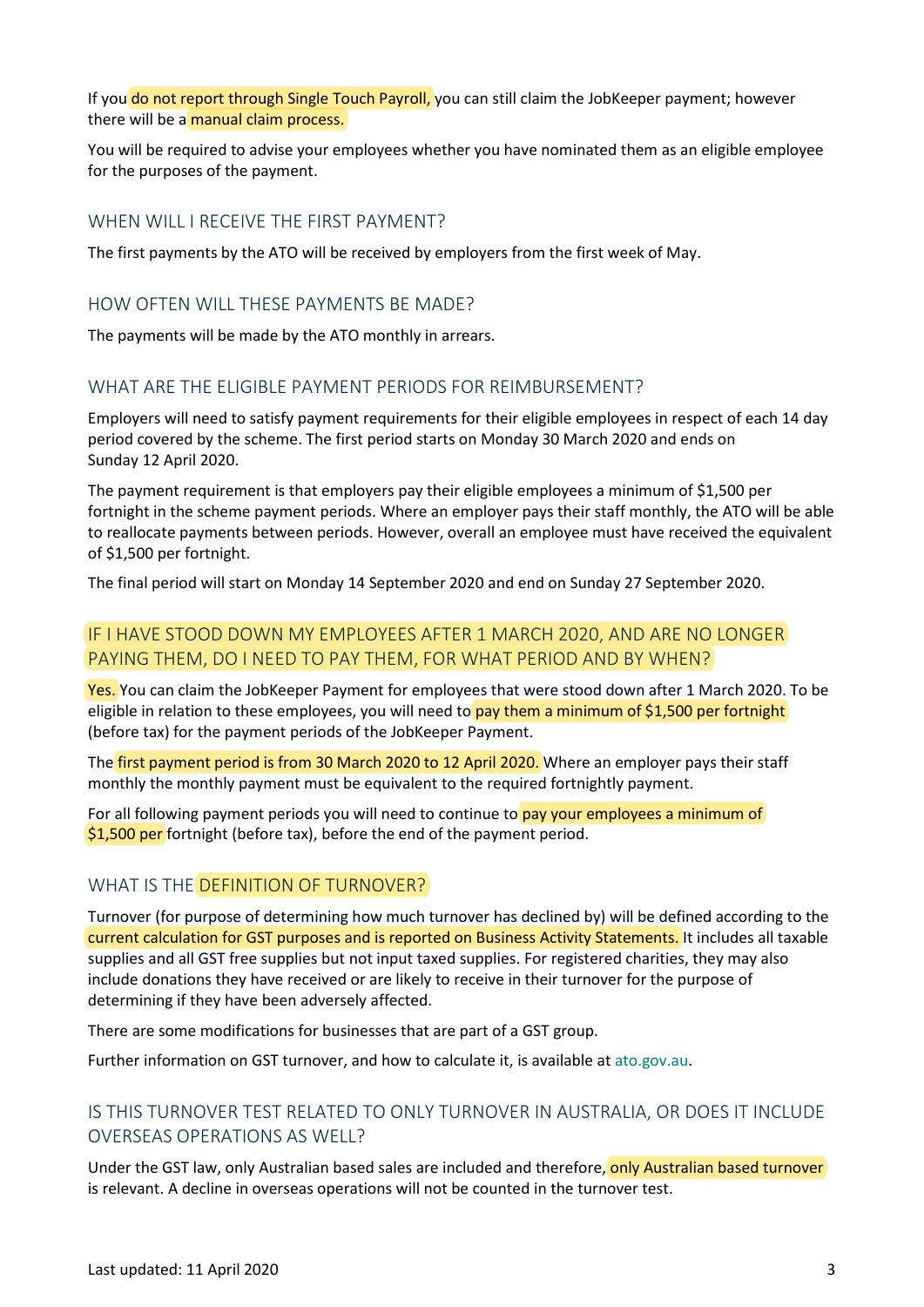## MY BUSINESS HAS ONLY JUST STARTED OR MY BUSINESS HAS 'LUMPY' INCOME. HOW CAN I SELF-ASSESS THAT MY TURNOVER HAS FALLEN?

To establish that a business has faced or is likely to face a 30 per cent or more or 50 per cent or more fall in turnover, most businesses would be expected to establish that their turnover has fallen in the relevant month or quarter (depending on the Business Activity Statement reporting period of that business) relative to their turnover in a corresponding period a year earlier.

Where a business was not in operation a year earlier, or where their turnover a year earlier was not representative of their usual or average turnover, (for example, because there was a large interim acquisition, they were newly established, were scaling up, or their turnover is typically highly variable), the Tax Commissioner will have discretion to consider additional information that the business can provide to establish that they have been adversely affected by the impacts of the Coronavirus.

The Tax Commissioner will also have discretion to set out alternative tests that would establish eligibility in specific circumstances (for example, eligibility may be established as soon as a business ceases or significantly curtails its operations). There will be some tolerance where employers, in good faith, estimate a 30 per cent or more or 50 per cent or more fall in turnover but actually experience a slightly smaller fall.

## MY TURNOVER HAS NOT DECREASED BY 30 PER CENT THIS MONTH, BUT I BELIEVE IT WILL IN THE COMING MONTH. AM I ELIGIBLE?

You can apply for the payment if you reasonably expect that your GST turnover will fall by 30 per cent or more (or 50 per cent or more for businesses with an aggregated turnover of \$1 billion or more) relative to your GST turnover in a corresponding period a year earlier. The **ATO will provide guidance** about self-assessment of actual and anticipated falls in turnover.

## IT IS UNLIKELY THAT MY TURNOVER WILL DECREASE BY 30 PER CENT IN THE COMING MONTH, BUT CAN I APPLY LATER IF MY TURNOVER DECREASES IN ONE OF THE SUBSEQUENT MONTHS?

If a business does not meet the turnover test as at 30 March 2020, the business can start receiving the JobKeeper Payment at a later time once the turnover test has been met. In this case, the JobKeeper Payment is not backdated to the commencement of the scheme. Businesses can receive the JobKeeper Payments up to 27 September 2020.

## MY BUSINESS IS STILL OPERATING AND MY EMPLOYEES ARE STILL WORKING. HOW WILL MY PAYMENTS TO THEM BE AFFECTED?

In many cases, your payments and obligations to eligible employees will not change. Your business, if eligible, will receive a \$1,500 per fortnight subsidy to support their continued employment. However, if any eligible employee currently earns less than \$1,500 before tax per fortnight, you will need to pay them \$1,500 per fortnight before tax to receive the JobKeeper Payment.

## WHAT IF I PAY MY EMPLOYEES LESS THAN \$1,500 PER FORTNIGHT BEFORE TAX?

To be able to claim the JobKeeper payment for an eligible employee, that employee must be paid a minimum of \$1,500 income per fortnight, before tax is withheld.

If you want to claim the subsidy for an eligible employee and they have not been paid \$1,500 per fortnight since 30 March 2020, employers must pay a 'top-up' payment to employees so that they are eligible. The ATO will provide further guidance on how this will work.

The employer will be reimbursed \$1,500 per fortnight for each eligible employee.

Employers cannot pay their employees less than \$1,500 per fortnight and be entitled to a payment for that employee.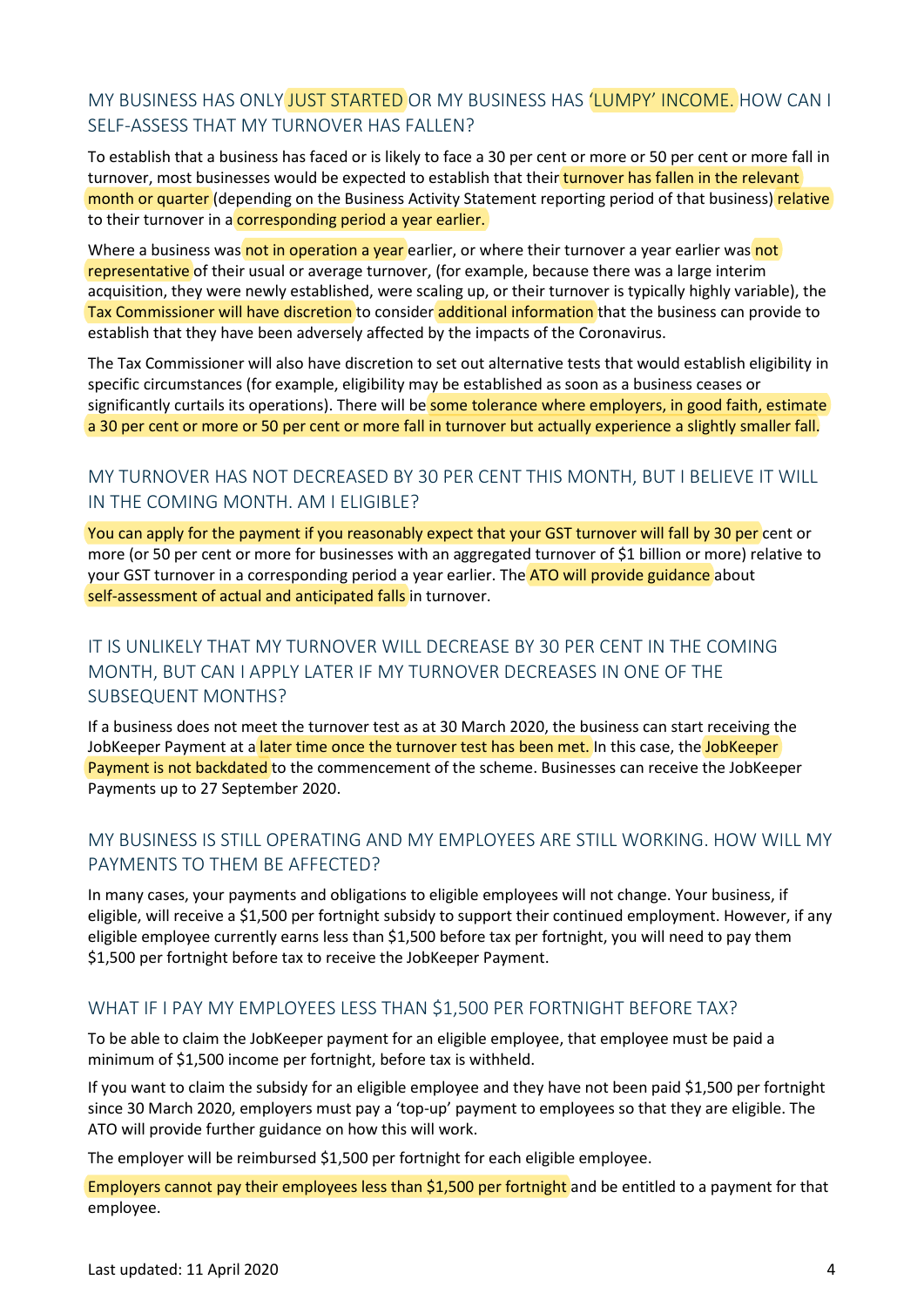## WHAT IF I PAY MY EMPLOYEES MORE THAN \$1,500 PER FORTNIGHT BEFORE TAX?

If the eligible employee is paid more than \$1,500 a fortnight before tax, the employer will only be reimbursed \$1,500 per fortnight.

## IF I HAVE STOOD DOWN MY EMPLOYEES WITHOUT PAY AFTER 1 MARCH 2020 CAN I 'BACK PAY' THEM TO 30 MARCH 2020?

Yes. If you want to claim the JobKeeper Payment for your employees you will need to confirm your eligible employees want to be part of the scheme and arrange for them to be paid a minimum of \$1,500 per fortnight before tax from 30 March 2020.

#### I LET MY EMPLOYEES GO AFTER 1 MARCH 2020. IF I RE-HIRE THEM, AM I ELIGIBLE TO RECEIVE THE PAYMENT?

Yes. You can receive the JobKeeper Payment if you re-hire any eligible employees you had at 1 March 2020. You can receive the payment even if you then need to immediately stand them down, so long as they remain employed.

## WHAT HAPPENS IF LDON'T HAVE THE MONEY TO CONTINUE PAYING MY FLIGIBLE EMPLOYEES UNTIL THE PAYMENTS ARE MADE?

The JobKeeper Payment is a reimbursement scheme that will be paid by the ATO monthly in arrears.

In cases where this presents cash flow difficulties, businesses may want to speak to their bank to discuss their options. The banks have said businesses may be able to use the upcoming JobKeeper payment as a basis to seek credit in order to pay their employees until the scheme is making its first payments.

#### AM I REQUIRED TO PAY PAYGW AND SUPERANNUATION ON THE JOBKEEPER PAYMENT?

You must pay a minimum of \$1,500 per fortnight to your eligible employees, withholding income tax as appropriate. The \$1,500 per fortnight per employee is a before tax amount. Where an employee is paid more than \$1,500 per fortnight, the employer's superannuation obligations will not change. Where an employee is having their wages topped up to \$1,500 per fortnight by the JobKeeper Payment, it will be up to the employer if they want to pay superannuation on any additional wages paid by the JobKeeper Payment.

#### WHAT HAPPENS IF MY EMPLOYEE RESIGNS?

If an employee for whom you are receiving the JobKeeper Payment resigns, you must notify the ATO. You may need to refund some money to the ATO.

#### I HIRED AN EMPLOYEE AFTER 1 MARCH 2020. CAN I RECEIVE THE JOBKEEPER PAYMENT FOR THEM?

No. The employee must have been engaged as of 1 March 2020.

## I PURCHASED A BUSINESS IN THE LAST 12 MONTHS AND RETAINED SOME CASUAL EMPLOYEES WHO WORKED FOR THE PREVIOUS BUSINESS OWNER. ARE THE CASUAL EMPLOYEES ELIGIBLE?

Employers must assess whether their casual employees satisfy the test of working for 12 months on a regular and systemic basis. A casual may still meet this condition even if the entity operating the business has changed recently.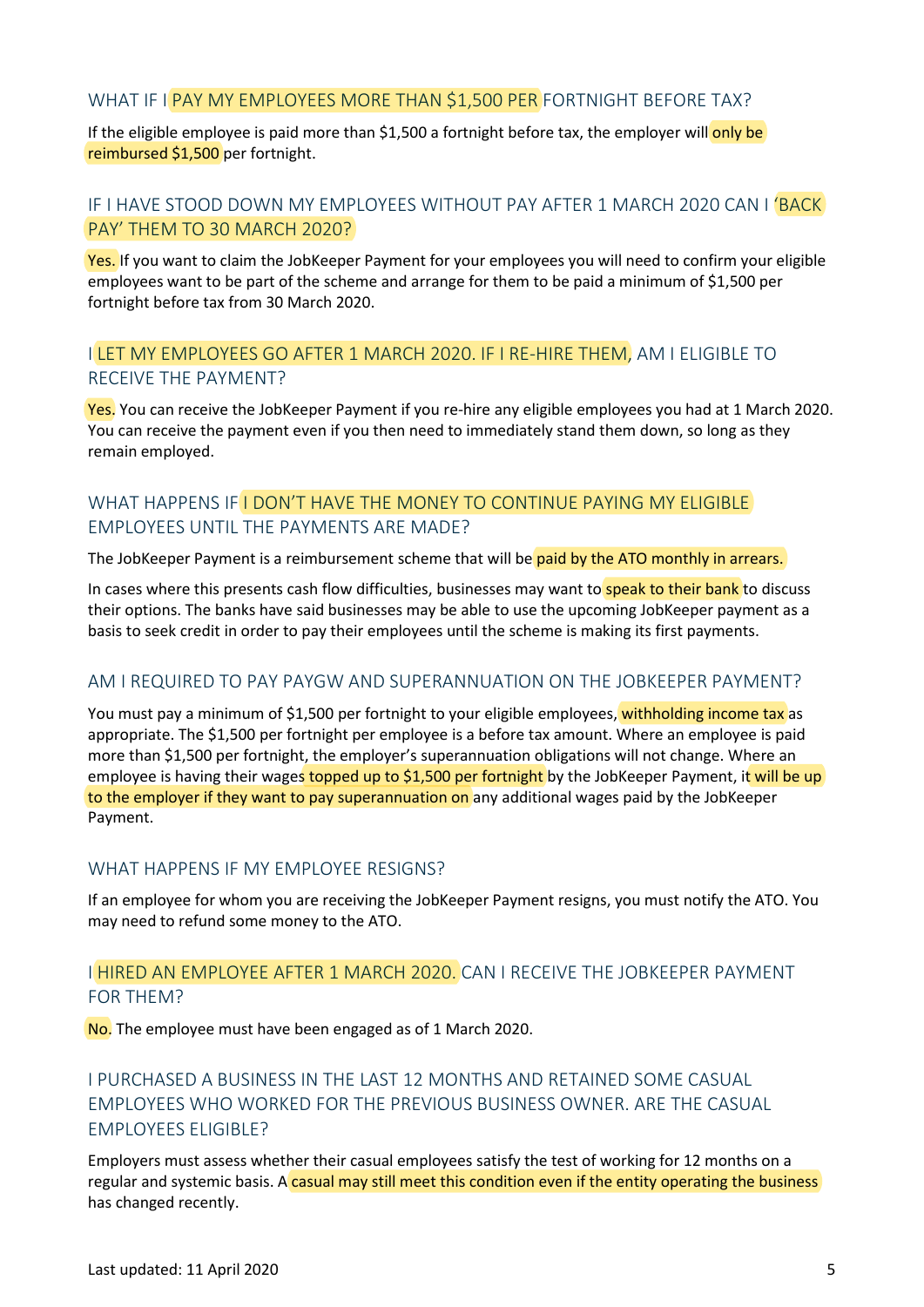## I ACCEPTED SOME CASUAL EMPLOYEES FROM ANOTHER MEMBER OF MY CORPORATE GROUP. ARE THE CASUAL EMPLOYEES ELIGIBLE?

Employers must assess whether their casual employees satisfy the test of working for 12 months on a regular and systematic basis. A casual may still meet this condition even if they were they were transferred from another member of a corporate group within the last 12 months.

## WHAT SHOULD LDO IF LWANT TO RE-HIRE AN FLIGIBLE EMPLOYEE WHO RECEIVED A REDUNDANCY PACKAGE?

If an eligible employee has received a redundancy package and you wish to re-hire them, you will need to consult with the employee and consider prevailing workplace arrangements to settle redundancy terms.

## WILL THE ATO USE THE JOBKEEPER PAYMENTS TO OFFSET A BAS DEBT?

The payment will generally be paid directly to the employer and not used to offset tax liabilities, as the intent is that it is a payment that facilitates employers to pay their employees.

## I RUN A LABOUR HIRE COMPANY. WILL EMPLOYEES BE ELIGIBLE IF THEIR 'HOST EMPLOYER' CLAIMS THE JOBKEEPER PAYMENT?

Employees are only eligible in respect of their direct employer.

## CAN I RECEIVE THE JOBKEEPER PAYMENT FOR EMPLOYEES IN RECEIPT OF WORKCOVER?

Employees will not be eligible for the JobKeeper Payment if they are fully incapacitated, unable to work and being supported by a workers compensation scheme. In other cases, employees would be eligible as they are in an employment relationship with their employer, provided their employer has an obligation to pay some component of their salary or wages. If your employee is fully compensated under your workcover insurance, they will be ineligible for the JobKeeper Payment.

## SOME OF MY EMPLOYEES ARE NOT ELIGIBLE EMPLOYEES FOR THE JOBKEEPER SCHEME. WHAT SUPPORT IS AVAILABLE FOR MY BUSINESS SO I CAN TRY AND RETAIN ALL OF MY EMPLOYEES?

The Government is providing a range of support to businesses to address the significant economic consequences of the Coronavirus. The Government is boosting cash flow for employers by providing up to \$100,000 to eligible small and medium-sized businesses, and not-for-profits, that employ people, with a minimum payment of \$20,000. These payments will help businesses with their cash flow so they can keep operating, pay their rent, electricity and other bills and retain staff.

Other measures to support businesses include temporary relief for financially distressed businesses, increasing the instant asset write-off and backing business investment.

Further information on the economic response to the Coronavirus is available on the Treasury website at [treasury.gov.au/coronavirus.](https://treasury.gov.au/coronavirus)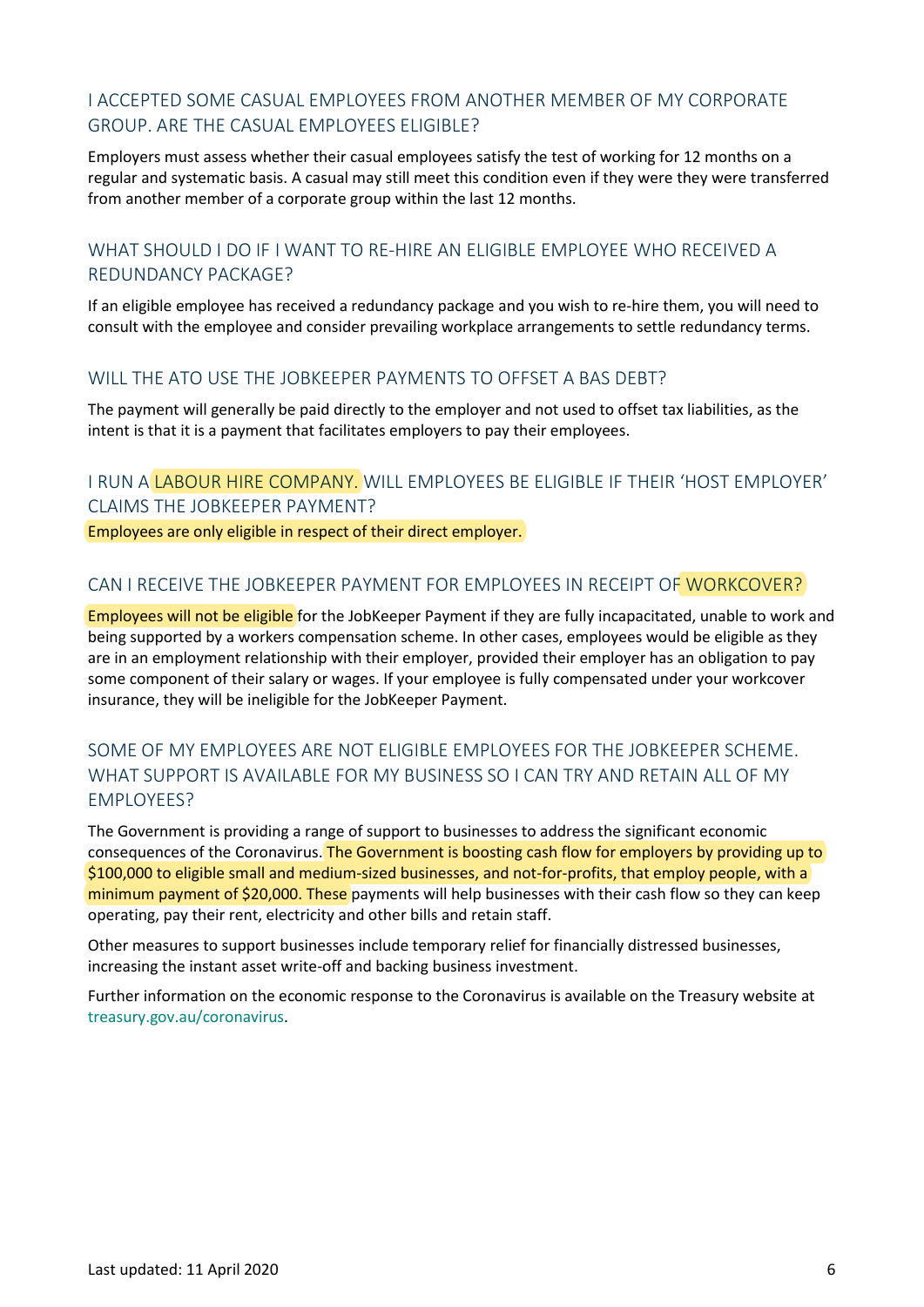## Employees

#### HOW DO I KNOW IF I AM AN ELIGIBLE EMPLOYEE FOR THE JOBKEEPER PAYMENT?

Eligible employees are employees who:

- are currently employed by the eligible employer (including those stood down or re-hired);
- are a full-time or part-time employee, or a casual employed on a regular and systematic basis for longer than 12 months as at 1 March 2020;
- are a permanent employee of the employer, or if a long-term casual employee, not a permanent employee of any other employer;
- were aged 16 years or older at 1 March 2020;
- were an Australian citizen, the holder of a permanent visa, or a Special Category (Subclass 444) Visa Holder at 1 March 2020;
- were a resident for Australian tax purposes on 1 March 2020; and
- are not in receipt of a JobKeeper Payment from another employer.

#### I AM AN ELIGIBLE EMPLOYEE IN AN ELIGIBLE BUSINESS. HOW MUCH WILL I RECEIVE?

Eligible employees will receive, at a minimum, \$1,500 per fortnight before tax. You will receive a payment from your employer.

## I AM STILL WORKING OR ON PAID LEAVE AND EARN MORE THAN \$1,500 PER FORTNIGHT BEFORE TAX. WILL MY PAY CHANGE?

No. If you receive \$1,500 or more in income per fortnight before tax, you will continue to receive your regular income according to your prevailing workplace arrangements. The JobKeeper Payment will assist your employer to continue operating by subsidising part of your income.

## I AM STILL WORKING OR ON PAID LEAVE AND I EARN LESS THAN \$1,500 PER FORTNIGHT BEFORE TAX. HOW MUCH WILL I RECEIVE?

For eligible employees, if you receive less than \$1,500 in income per fortnight before tax, your employer must pay you, at a minimum, \$1,500 per fortnight, before tax. Your employer will continue to pay you your ordinary income according to your prevailing workplace arrangements and provide a 'top-up' so you receive \$1,500 per fortnight, before tax.

#### I HAVE BEEN STOOD DOWN. HOW MUCH WILL I RECEIVE?

If your employer is eligible for the JobKeeper Payment, and they elect to participate, your employer will receive \$1,500 per fortnight for each eligible employee. They will be required to pay you \$1,500 (before tax) per fortnight. The payment will be treated as income, and so will have tax withheld by your employer on your behalf.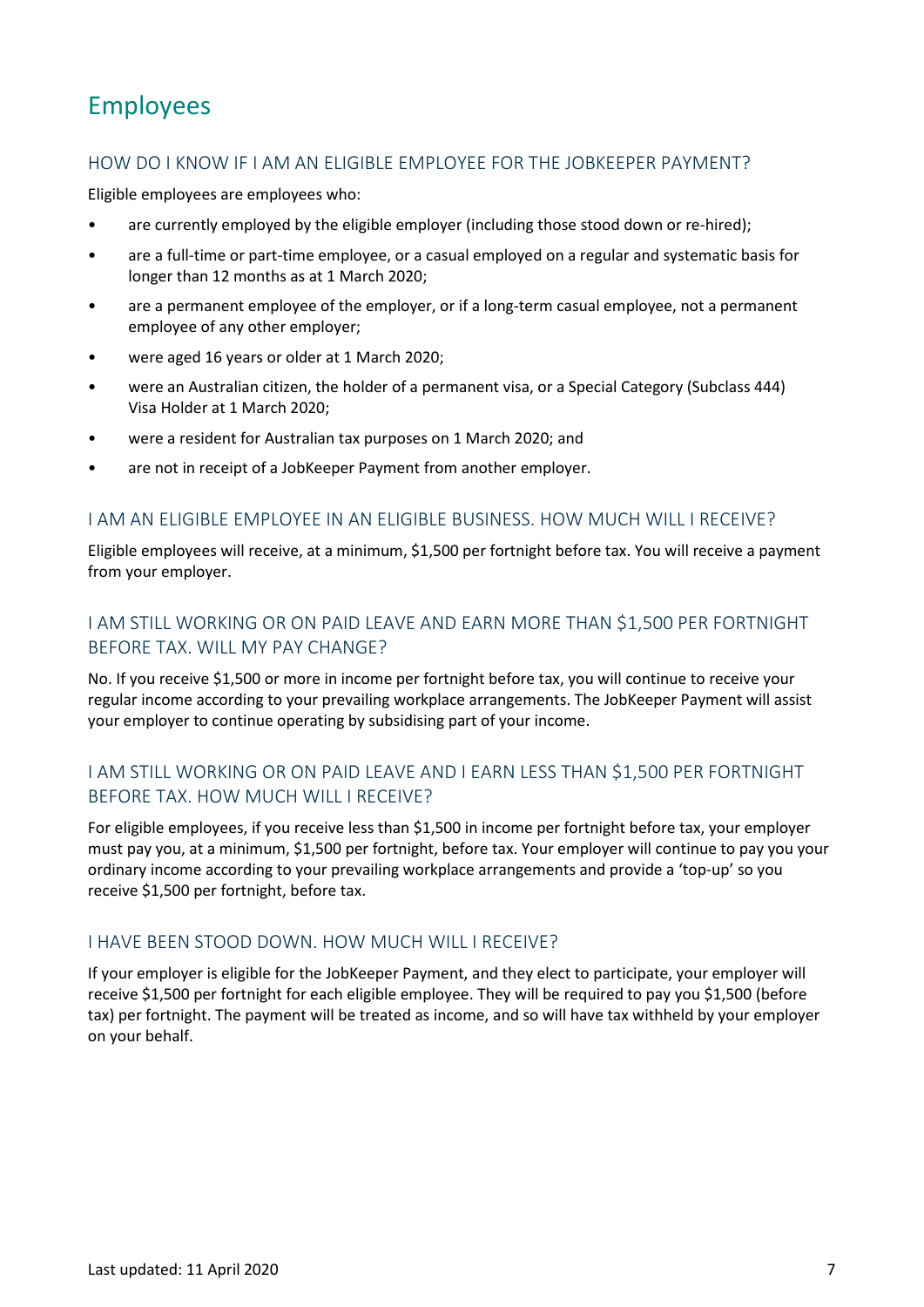## I HAVE TAKEN UP OTHER WORK AFTER BEING STOOD DOWN. WILL I STILL RECEIVE A PAYMENT?

Yes. The JobKeeper Payment is not income-tested, so you may earn additional income without your payment being affected as long as you are eligible and maintain your employment (including being stood down) with your JobKeeper-eligible employer. However, you can only receive the JobKeeper Payment from one employer, your primary employer, and you will only receive the JobKeeper Payment if you are a permanent employee of your primary employer, or if a casual employee, not a permanent employee of any other employer.

## I WAS EMPLOYED ON 1 MARCH 2020, BUT I WAS STOOD DOWN OR LET GO AND I HAVE APPLIED FOR OR AM CURRENTLY RECEIVING INCOME SUPPORT (SUCH AS THE JOBSEEKER PAYMENT) FROM SERVICES AUSTRALIA. WILL I RECEIVE THE JOBKEEPER PAYMENT?

You will be eligible for the JobKeeper Payment if you have been stood down from work, or if your former employer re-hires you. However, the JobKeeper Payment is treated as ordinary income for the purposes of social security payments.

You must therefore report your change in circumstances to Services Australia if you are receiving income support, including the JobSeeker Payment. You may also need to cancel your JobSeeker Payment. If you do not report the income or cancel your JobSeeker Payment, you may incur a debt that you will be required to pay back. You can withdraw your claim or cancel your payment using your [Centrelink online account](https://www.servicesaustralia.gov.au/individuals/services/centrelink/centrelink-online-accounts#_blank) through [my.gov.au](hhtp://my.gov.au/) or the [Express Plus Centrelink app.](https://www.servicesaustralia.gov.au/individuals/services/centrelink/express-plus-centrelink-mobile-apps#_blank)

If you have received the \$750 Economic Support Payment from Centrelink and then transferred to the JobKeeper Payment you will not have to pay back the \$750.

More information is available from [Services Australia.](https://www.servicesaustralia.gov.au/individuals/subjects/affected-coronavirus-covid-19)

## WILL MY EMPLOYER PAY SUPERANNUATION ON THE JOBKEEPER PAYMENT?

No superannuation guarantee payments are required to be paid on any additional payment made because of the JobKeeper Payment.

## I STARTED WORK WITH MY CURRENT EMPLOYER AFTER 1 MARCH 2020. WILL I RECEIVE THIS PAYMENT FROM THAT EMPLOYER?

No. The JobKeeper Payment supports businesses to maintain eligible employees who were in their employ on 1 March 2020. You may be eligible for the JobKeeper Payment if you are currently stood down by your 1 March 2020 employer or if you are re-hired by that employer.

## I AM A CASUAL WORKER. AM I ELIGIBLE TO RECEIVE THE PAYMENT?

You are eligible for the payment if you have been with your employer for 12 months at 1 March 2020 on a regular and systematic basis. Apart from this, casual employees are not eligible for the JobKeeper Payment. You are only eligible for the JobKeeper Payment as a casual employee if you are not a permanent employee of any other employer.

If you are ineligible for the JobKeeper Payment, you may be able to apply for support through Services Australia depending on your personal circumstances.

## I AM ON A FIXED TERM CONTRACT WITH MY EMPLOYER. AM I ELIGIBLE TO RECEIVE THE PAYMENT?

Fixed term contractors are eligible for the payment if you were employed at 1 March 2020 and meet the other eligibility criteria for the JobKeeper Payment.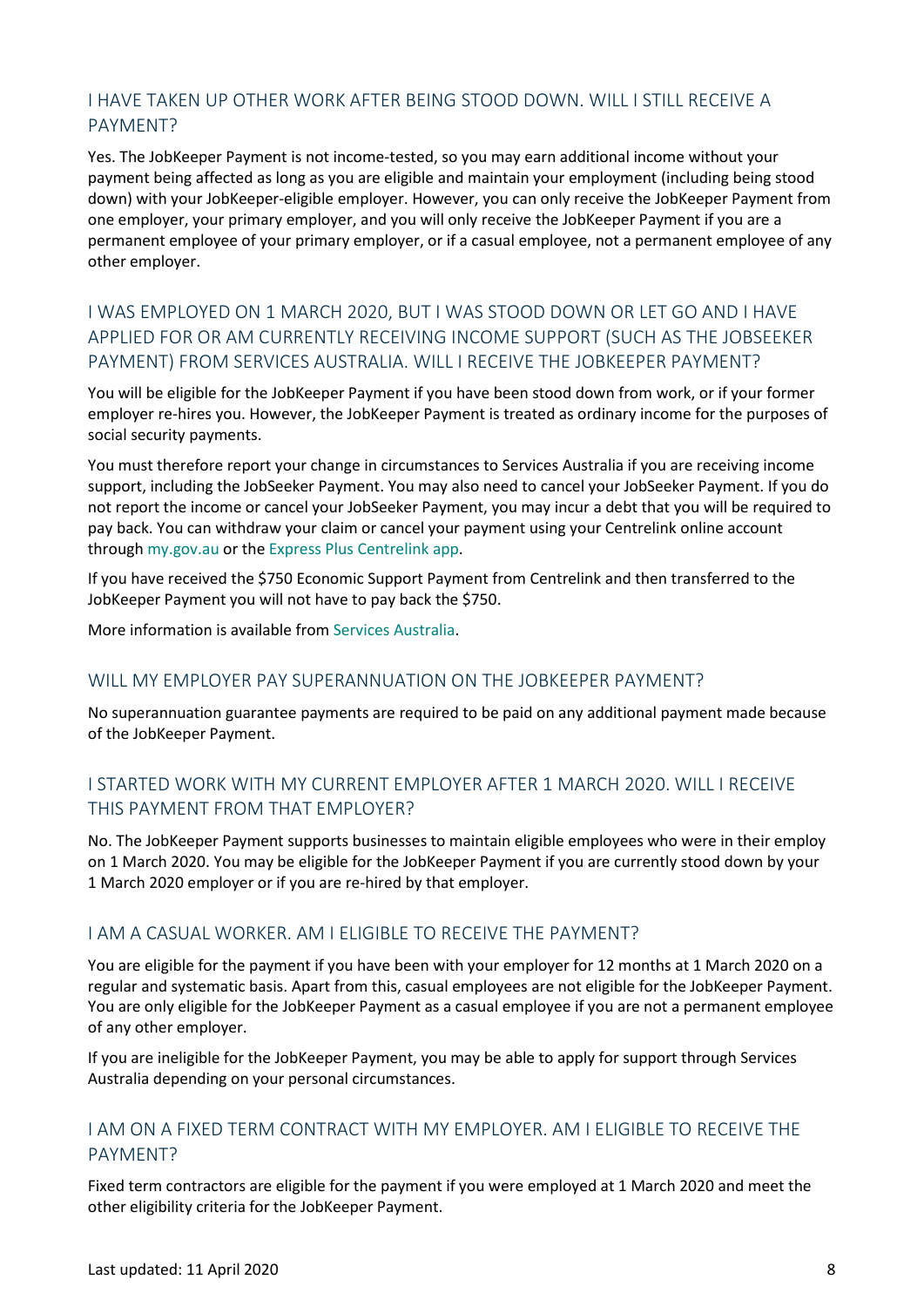## I HAVE MULTIPLE EMPLOYERS. WILL I RECEIVE MULTIPLE PAYMENTS?

No. Every employee is only able to receive one payment from one employer, their primary employer. Your employers who have elected to participate in the JobKeeper Payment scheme may ask you to indicate whether they are your primary employer. If you are employed by more than one employer, you should contact your employers and indicate to them which is your primary employer. To be eligible to receive the JobKeeper Payment from your primary employer, you must be a permanent employee of that employer and if you are a long-term casual, not a permanent employee of any other employer.

The ATO will provide guidance on how to determine your primary employer.

You can continue to receive non-JobKeeper supported income from your non-primary employer.

## I AM A CASUAL EMPLOYEE AND THE BUSINESS OWNER CHANGED WITHIN THE LAST 12 MONTHS. AM I ELIGIBLE?

You may still be eligible if you have been working for the business for at least 12 months as at 1 March 2020 on a regular and systematic basis, even if the entity operating the business has changed recently. Your current employer will need to assess whether you meet this test.

## I AM WORKING IN AUSTRALIA ON A TEMPORARY VISA. AM I ELIGIBLE?

To be eligible for the JobKeeper Payment, an employee must be an Australian citizen, the holder of a permanent visa, or a Special Category (Subclass 444) Visa Holder at 1 March 2020.

## I WAS WORKING IN AUSTRALIA ON 1 MARCH. I HAVE BEEN STOOD DOWN, AND RETURNED TO MY HOME COUNTRY. AM I ELIGIBLE?

You may be eligible to receive the payment if you are an Australian citizen, the holder of a permanent visa, or a Special Category (Subclass 444) Visa Holder who has temporarily left the country. You will be eligible for the payment if you are a resident of Australia for tax purposes and if you have been stood down from work, or if your former employer re-employs you. If you have ceased employment, and are not rehired, you will not be eligible for the payment.

## I AM 15 YEARS OLD AND, APART FROM AGE, I MEET THE ELIGIBILITY CRITERIA. AM I ELIGIBLE FOR THE JOBKEEPER PAYMENT WHEN I TURN 16 LATER IN THE YEAR?

No. Employees must be at least 16 years of age on 1 March 2020 to be eligible.

## I AM ON UNPAID OR PAID LEAVE. WILL I RECEIVE THE PAYMENT?

Yes, unless you are in receipt of Government Parental Leave Pay or Dad and Partner Pay. If you are an eligible employee and your employer is an eligible employer, they will receive the payment whether you are working, on leave, or have been stood down.

## I AM NOT ELIGIBLE FOR THE JOBKEEPER PAYMENT. WHAT SUPPORT CAN I GET FROM THE GOVERNMENT?

If you are not an eligible employee, you may be able to access income support through Services Australia. More information is available on the Services Australia website at [servicesaustralia.gov.au/individuals.](https://www.servicesaustralia.gov.au/individuals/subjects/affected-coronavirus-covid-19)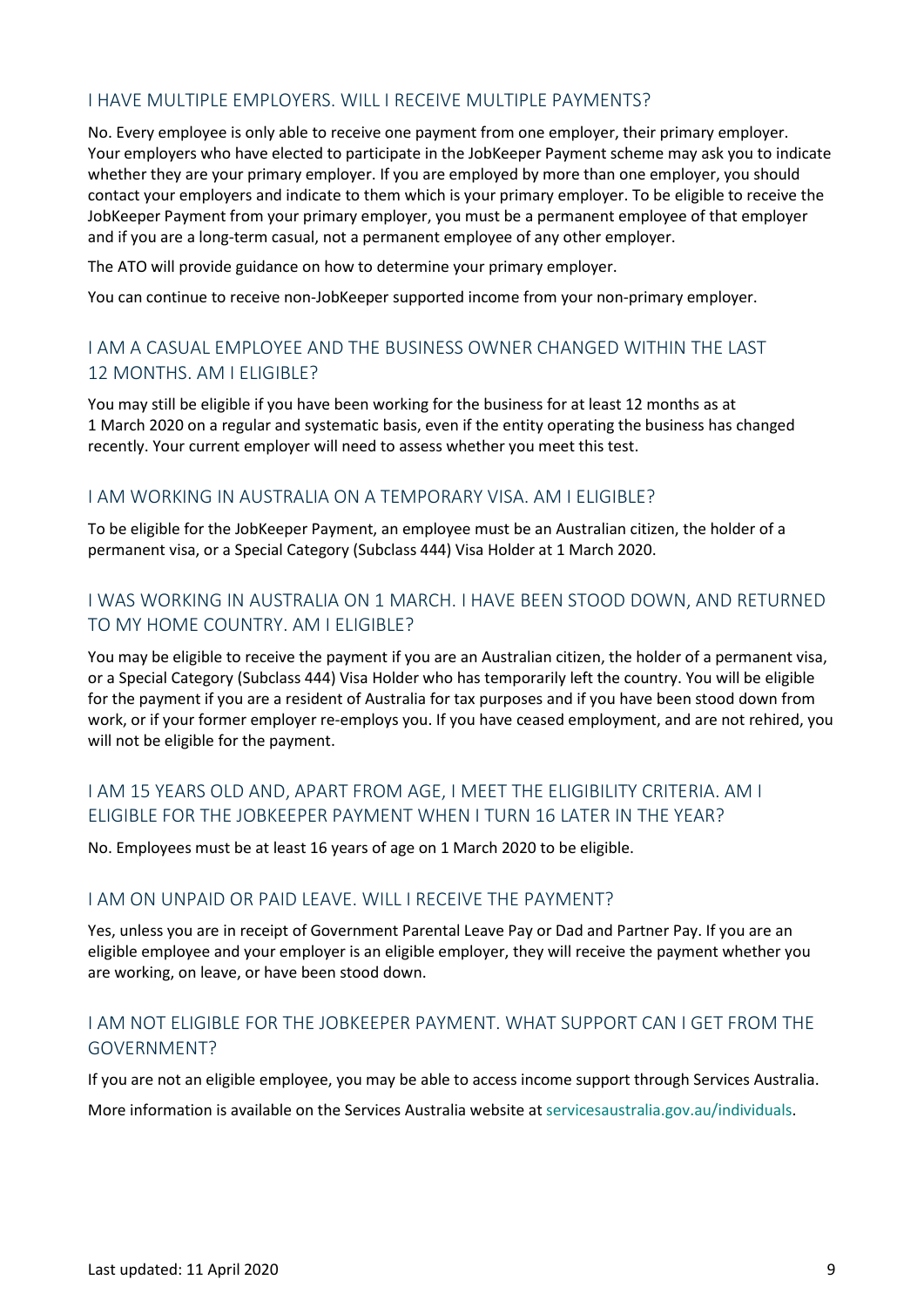## I AM RECEIVING WORKERS COMPENSATION. AM I ELIGIBLE?

If you are still working — such as reduced hours — then you will be eligible to receive the JobKeeper Payment. However, if you are not currently working due to incapacity and you are being supported through workers' compensation arrangements then you will not be eligible for the JobKeeper Payment.

## I AM RECEIVING PARENTAL LEAVE PAY OR DAD AND PARTNER PAY THROUGH SERVICES AUSTRALIA. AM I ELIGIBLE?

For the period that you are receiving Parental Leave Pay or Dad and Partner Pay then you will not be eligible for the JobKeeper Payment.

## IF I RECEIVE JOBKEEPER PAYMENT WILL IT AFFECT OTHER PAYMENTS FROM SERVICES AUSTRALIA?

The JobKeeper Payment is treated as ordinary income for the purposes of social security payments, including Child Support, Family Tax Benefit and Child Care Subsidy.

You must therefore report your change in circumstances to Services Australia if you are receiving Services Australia payments. If you do not report the income, you may incur a debt that you will be required to pay back. You can report your change in circumstances using you[r Centrelink online account](https://www.servicesaustralia.gov.au/individuals/services/centrelink/centrelink-online-accounts#_blank) through [my.gov.au](hhtp://my.gov.au/) or the [Express Plus Centrelink app.](https://www.servicesaustralia.gov.au/individuals/services/centrelink/express-plus-centrelink-mobile-apps#_blank)

If you received a \$750 Economic Support Payment from Centrelink and then transferred to the JobKeeper Payment you will not have to pay back the \$750.

More information is available from [Services Australia.](https://www.servicesaustralia.gov.au/individuals/subjects/affected-coronavirus-covid-19) 

## I CURRENTLY HAVE A SALARY SACRIFICE ARRANGEMENT WITH MY EMPLOYER. CAN IT CONTINUE?

Yes. The JobKeeper Payment may be paid to an employee in cash or as a fringe benefit or an extra superannuation contribution where the employee and employer agree.

## Self-employed and other eligible businesses

## I AM SELF-EMPLOYED. AM I ELIGIBLE FOR THE PAYMENT?

Yes. People who are self-employed will be eligible for the payment provided, at the time of applying, they:

- estimate their GST turnover has or will fall by 30 per cent or more;
- had an ABN on or before 12 March 2020, and
	- either had an amount included in its assessable income for the 2018-19 year and it was included in their income tax return lodged on or before 12 March 2020 (or such later time as allowed by the Commissioner), or
	- made a supply during the period 1 July 2018 to 12 March 2020 and provided this information to the Commissioner on or before 12 March 2020 (or such later time as allowed by the Commissioner);
- were actively engaged in the business;
- are not entitled to another JobKeeper Payment (either a nominated business participant of another business or as an eligible employee);
- are not a permanent employee of any other employer;
- were aged at least 16 years of age as at 1 March 2020; and
- were an Australian citizen, the holder of a permanent visa, or a Special Category (Subclass 444) Visa Holder at 1 March 2020.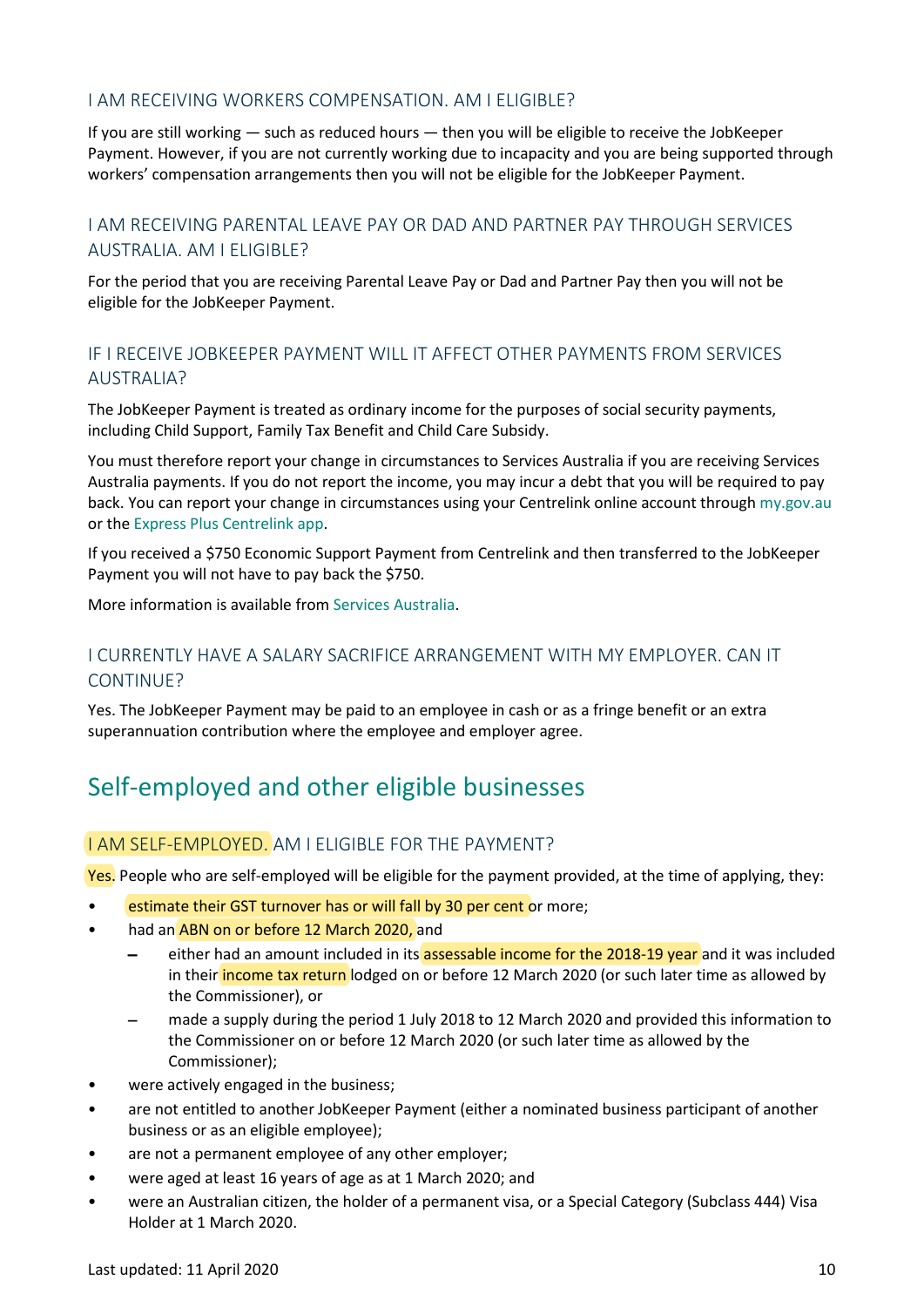#### MY BUSINESS IS A PARTNERSHIP. CAN EACH PARTNER RECEIVE A JOBKEEPER PAYMENT?

No. Only one partner can be nominated to receive a JobKeeper Payment along with any eligible employees, noting a partner cannot be an employee.

#### CAN TRUSTS RECEIVE THE JOBKEEPER PAYMENT?

Trusts can receive the JobKeeper Payments for any eligible employees. Where beneficiaries of a trust only receive distributions, rather than being paid salary and wages for work done, one individual beneficiary (that is, not a corporate beneficiary) can be nominated to receive the JobKeeper Payment.

#### I AM A COMPANY DIRECTOR THAT RECEIVES DIRECTOR FEES. AM I ELIGIBLE?

An eligible business can nominate only one director to receive the payment, as well as any eligible employees. Only one person in a director capacity may receive the payment and that individual may not receive the payment as an employee.

#### I AM PAID AS A SHAREHOLDER. AM I ELIGIBLE?

An eligible business that pays shareholders that provide labour in the form of dividends will only be able to nominate one shareholder to receive the JobKeeper Payment.

## I RECEIVE RENTAL INCOME AS A LANDLORD BUT AM NOT REGISTERED AS A BUSINESS. AM I ELIGIBLE?

No. Only businesses with employees or self-employed people are eligible for the JobKeeper Payment.

#### I AM SELF-EMPLOYED. HOW CAN LAPPLY FOR THE JOBKEEPER PAYMENT?

The ATO will administer the program with an online application process. You may be asked to provide your ABN and a single Tax File Number for the eligible recipient of the JobKeeper Payment, and a declaration of business activity.

#### I AM SELF-EMPLOYED AND ALSO HAVE A JOB. AM I ELIGIBLE FOR THE JOBKEEPER PAYMENT?

An *individual can only receive the JobKeeper Payments from one source*. However, if you are eligible for a JobKeeper Payment, you can also receive income from other sources including another job. To be eligible as a self-employed individual, you must not be a permanent employee of any other employer.